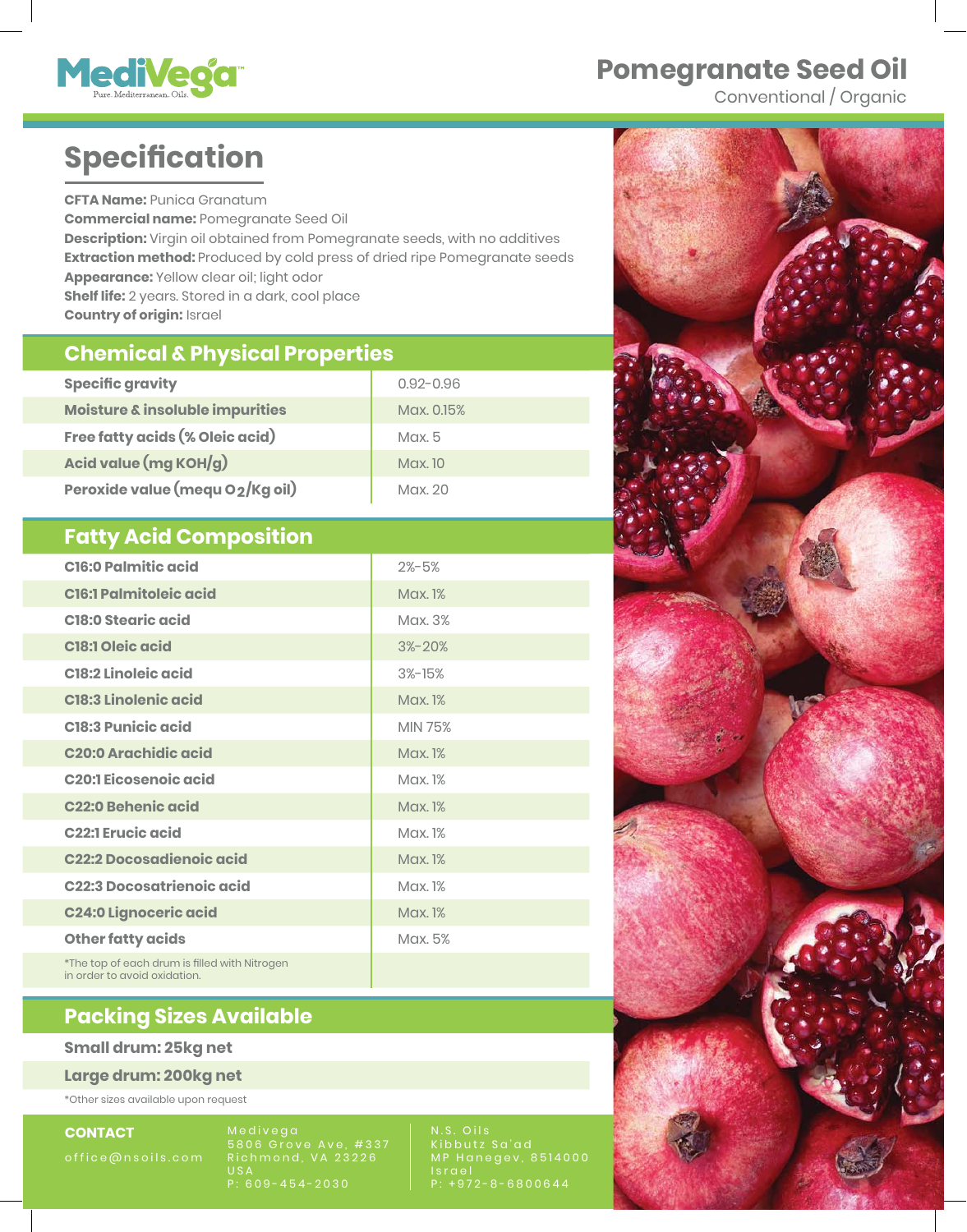# **MediVeo**

## **Researches show that pomegranate oil**

- Contains high level of phytosterols and antioxidants which help protecting the skin from free radicals that cause skin damage.
- Balances sugar levels in the blood.
- Lowers blood pressure.
- Reduces high levels of cholesterol.
- Cleanses arteries and the heart muscles.
- Contains collagen which is responsible for the elasticity of the skin.
- Can boost the ability of skin to repair itself, helps to retard wrinkles, fine lines and lightening age spots.
- Prevents the formation estrogen related cancer especially of breast and prostate.

## **Pomegranate Scrub**

## **Specification**

**CFTA Name:** Punica Granatum Scrub **Commercial name:** Pomegranate Seed Scrub **Country of Origin:** Israel **Description:** Granulated powder of pomegranate seeds, with no additives **Appearance:** Light yellow granulated powder, light characteristic odor Available Sizes: 210-500 Micron / 500-840 Micron (Different sizes - check with us) **Untapped Density:** 500-700 g/l **Sieve Test:** Passes through 35 and 70 Mesh (210-500 micron) Passes through 20 and 35 Mesh (500-840 micron) **Moisture:** 2-15% **Fat content:** Max. 9 g/100g **Shelf Life:** 2 Years. Stored in a dark, cool place



N.S. Oils I s r a e l P: +972-8-6800644



**CONTACT**  office@nsoils.com 5806 Grove Ave, #337 Richmond, VA 23226 U S A P: 609-454-2030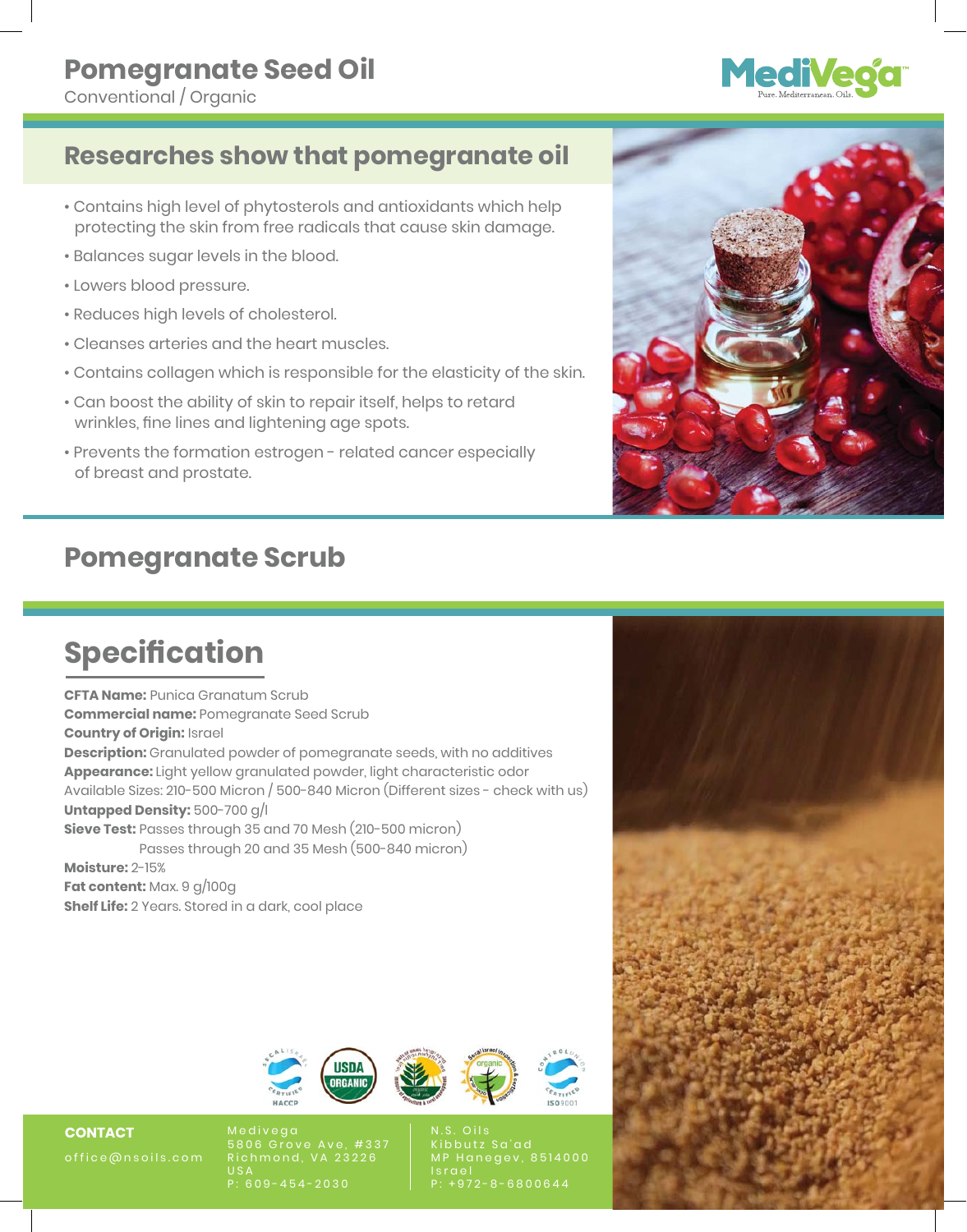

## **Black Cumin Seed Oil**

Conventional / Organic

## **Specification**

**CFTA Name:** Nigella Sativa **Commercial Name:** Black Cumin Seed Oil **Description:** Virgin oil obtained from Black cumin seeds with no additives **Extraction method:** Produced by cold press of ripe Black cumin seeds **Appearance:** Dark Yellow clear oil; light odor **Shelf life:** 2 years. Stored in a dark, cool place **Country of origin: Israel** 

#### **Chemical & Physical Properties**

| <b>Specific gravity</b>          | $0.91 - 0.935$                |
|----------------------------------|-------------------------------|
| Moisture & insoluble impurities  | Max. 0.1%                     |
| Free fatty acids (% Oleic acid)  | $M$ ax. 5                     |
| Acid value (mg KOH/g)            | Max. 10                       |
| Peroxide value (mequ O2/Kg oil)  | Max. $100^*$ (max $30^{**}$ ) |
| <b>Saponification (mg KOH/g)</b> | 180-210                       |

#### **Fatty Acid Composition**

| <b>C14:0 Myristic acid</b>      | Max. 1% |
|---------------------------------|---------|
| <b>C16:0 Palmitic acid</b>      | 8%-15%  |
| <b>C16:1 Palmitoleic acid</b>   | Max. 1% |
| <b>C18:0 Stearic acid</b>       | Max. 5% |
| <b>C18:1 Oleic acid</b>         | 18%-30% |
| <b>C18:2 Linoleic acid</b>      | 50%-65% |
| <b>C18:3 Linolenic acid</b>     | Max. 1% |
| <b>C20:0 Arachidic acid</b>     | Max. 1% |
| <b>C20:1 Gadoleic acid</b>      | Max. 1% |
| <b>C20:2 Eicosadienoic acid</b> | Max. 4% |
| <b>C22:0 Behenic acid</b>       | Max. 1% |
| <b>C22:1 Erucic acid</b>        | Max. 2% |
| <b>C24:1 Nervonic acid</b>      | Max. 1% |
| <b>Other fatty acids</b>        | Max. 5% |

\* Tested by AOCS Cd 8b-90 method. \*\* Tested by CDR analyzer and CDR method.<br>(/http://www.cdrfoodlab.com/food-analyzers/foodlabfat)<br>• For further information and method details please contact us.<br>• The top of each drum is f

#### **Nacking Sizes Available**

#### **Small drum: 24kg net**

Large drum: 190kg net

\*Other sizes available upon request

**CONTACT** 

5806 Grove Ave, #337 Richmond, VA 23226  $US$ P: 609-454-2030

Kibbutz Sa'ad MP Hanegev, 8514000 I s r a e l P: +972-8-6800644

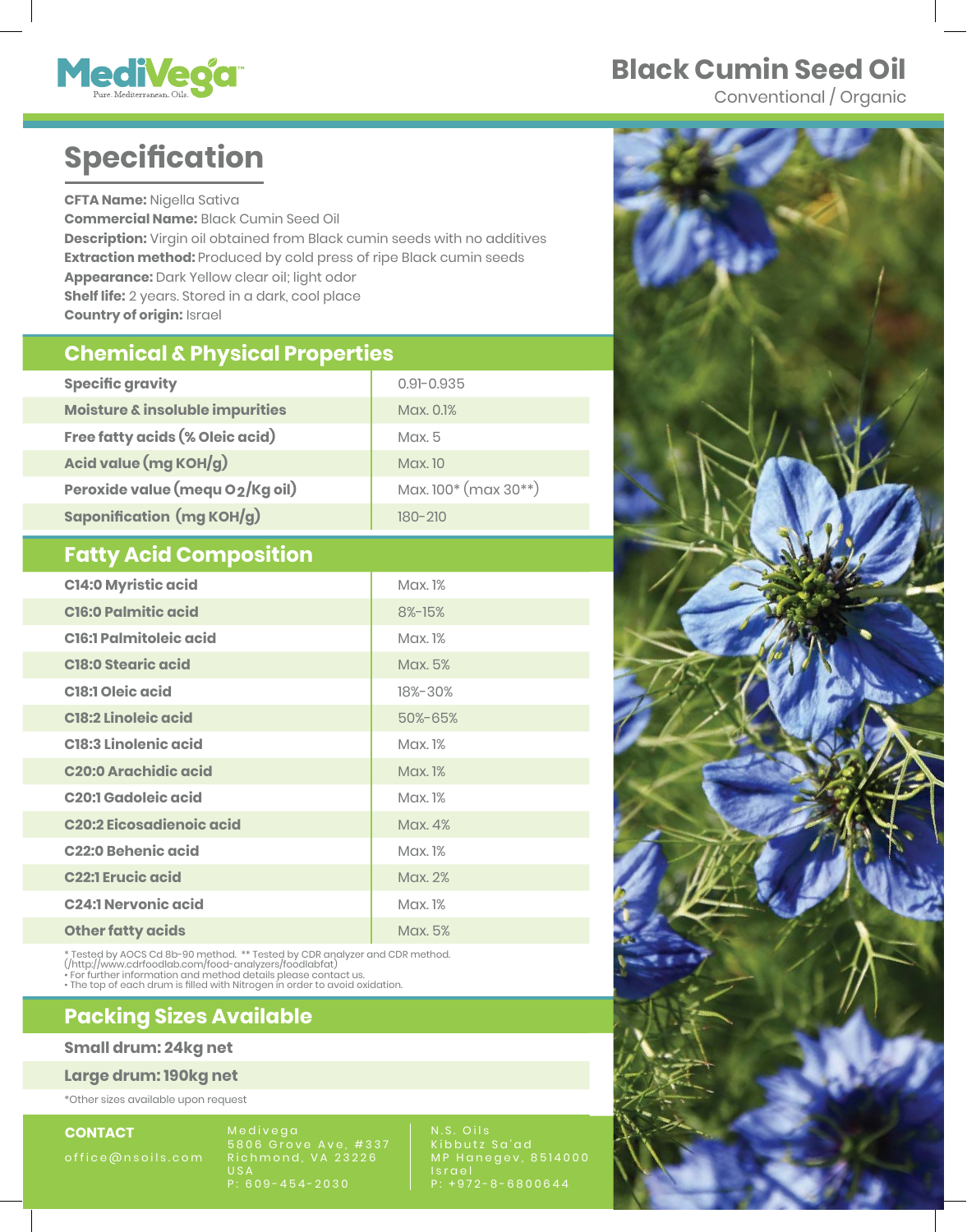## **Black Cumin Seed Oil**

Conventional / Organic



## **Researches show that black cumin oil**

- Stimulates your immune system effective as anti-viral.
- Reduces cholesterol.
- Helps in treatment of eczema, acne and psoriasis.
- Is an efficient pain reliever.
- Prevents hot flashes for Menopausal women.
- Is an effective treatment for kidney stones & digestive problems.
- Helps to relieve breathing difficulties.

## **Black Cumin Flour**

## **Specification**

**CFTA Name:** Nigella Sativa Reduced Fat Flour **Commercial name:** Black Cumin Flour **Description:** powder of reduced fat black cumin seeds, with no additives **Appearance:** dark gray powder, characteristic odor **Country of Origin:** Israel **Sieve Test: Passes through 70 mesh** 

| <b>Test</b>                    | <b>Unit</b> | <b>Range</b> |
|--------------------------------|-------------|--------------|
| <b>Moisture</b>                | g/100g      | $8.8 - 9.7$  |
| <b>Protein</b>                 | g/100g      | $30 - 33$    |
| <b>Carbohydrates</b>           | g/100g      | $42 - 48$    |
| <b>Fat by hydrolysis</b>       | g/100g      | $6.3 - 7$    |
| <b>Ash for minerals</b>        | g/100g      | $5.8 - 6.5$  |
| Sodium - AA                    | mg/100g     | $19 - 21$    |
| Calcium                        | mg/100g     | 610-680      |
| <b>Iron - AA</b>               | mg/kg       | $76 - 84$    |
| Dietary fiber (without Inulin) | g/100g      | $29 - 35$    |



**CONTACT** 

5806 Grove Ave, #337 Richmond, VA 23226 P: 609-454-2030

N.S. Oils Kibbutz Sa'ad MP Hanegev, 8514000 P: +972-8-6800644

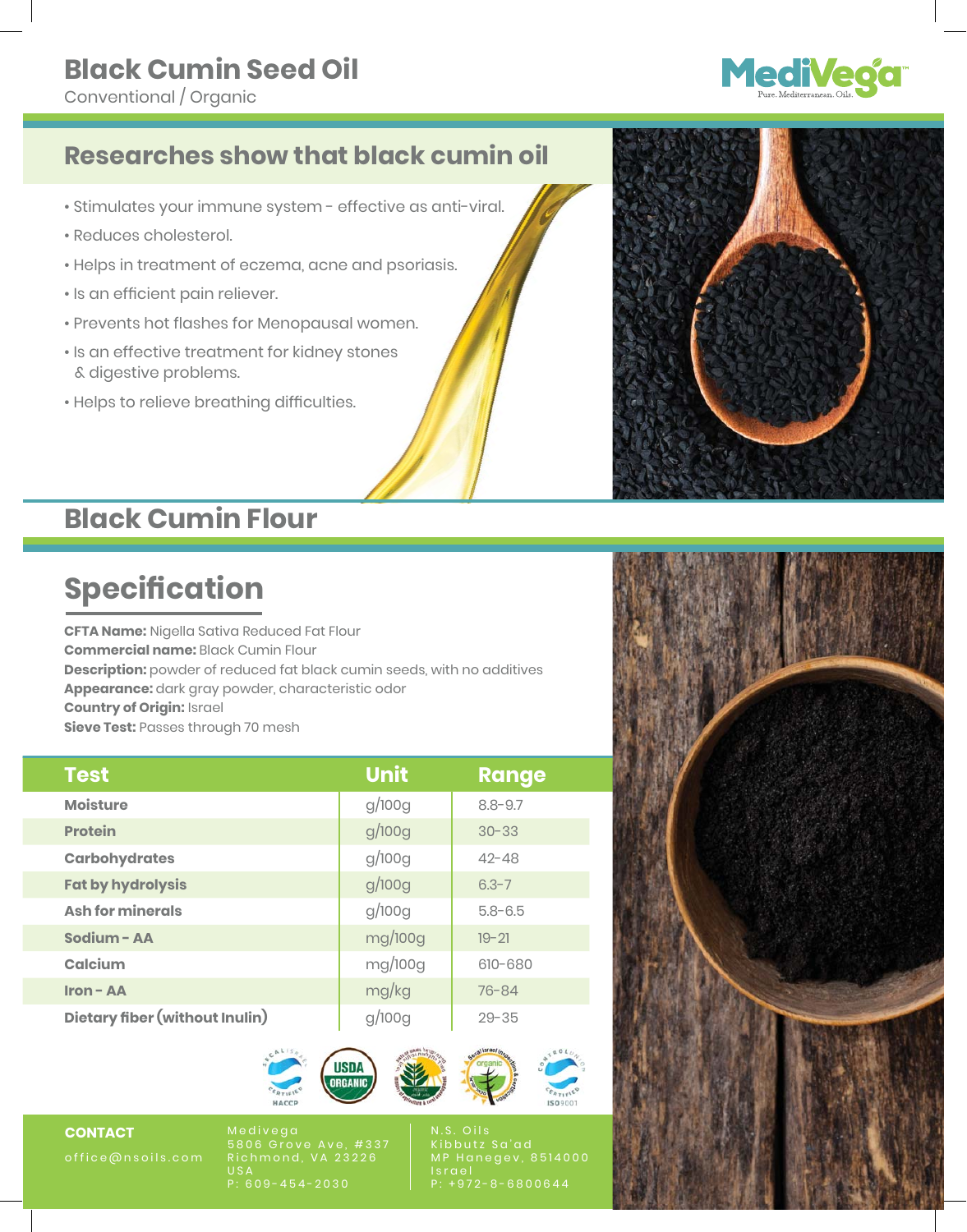## Golden Jojoba Seed Oil



Conventional / Organic

## **Specification**

**CFTA Name:** Simmondsia Chinensis Commercial name: Golden Jojoba Oil **Description:** Virgin oil obtained from Jojoba seeds with no additives **Extraction method:** Produced by cold press of ripe Jojoba seeds **Appearance: Yellow clear oil; very light odor Shelf life:** 3 years. Stored in a dark, cool place **Country of origin: Israel** 

#### **Chemical & Physical Properties**

| <b>Specific gravity</b>             | $0.86 - 0.87$  |
|-------------------------------------|----------------|
| Moisture & insoluble impurities     | Max. 0.1%      |
| Acid value (mg KOH/g)               | $M$ ax. $2$    |
| Peroxide value (mequ O2/Kg oil)     | $M$ ax. $2$    |
| Saponification value (mg KOH/g)     | $85 - 98$      |
| Unsaponifiable matter (g/100g)      | $45 - 55$      |
| lodine value (%)                    | $80 - 90$      |
| <b>Color gardner</b>                | <b>Max.</b> 10 |
| <b>Refractive index</b>             | $1.46 - 1.468$ |
| Microbial total contamination (CFU) | Max. 50/1 gr   |
| <b>Pesticide residues</b>           | none           |

#### *<u>Fatty Acid Composition</u>*

| <b>C16:0 Palmitic acid</b>                                                    | Max. 3%       |
|-------------------------------------------------------------------------------|---------------|
| <b>C16:1 Palmitoleic acid</b>                                                 | Max. 1%       |
| <b>C18:0 Stearic acid</b>                                                     | Max. 5%       |
| <b>C18:1 Oleic acid</b>                                                       | $5%$ -15%     |
| <b>C20:0 Arachidic acid</b>                                                   | Max. 3%       |
| <b>C20:1 Gadoleic acid</b>                                                    | 65%-80%       |
| C <sub>22</sub> :0 Behenic acid                                               | Max. 1%       |
| <b>C22:1 Erucic acid</b>                                                      | $10\% - 20\%$ |
| <b>C24:1 Nervonic acid</b>                                                    | Max. 3%       |
| <b>Other fatty acids</b>                                                      | Max. 3%       |
| *The top of each drum is filled with Nitrogen<br>in order to avoid oxidation. |               |



#### **Nacking Sizes Available**

#### **Small drum: 23kg net**

Large drum: 180kg net

**CONTACT** 

Medivega 5806 Grove Ave, #337 Richmond, VA 23226  $US$ P: 609-454-2030

\*Other sizes available upon request **by a strategy of the contract of the contract of the contract of the contract of the contract of the contract of the contract of the contract of the contract of the contract of the cont** 

Kibbutz Sa'ad MP Hanegev, 8514000 I s r a e l P: +972-8-6800644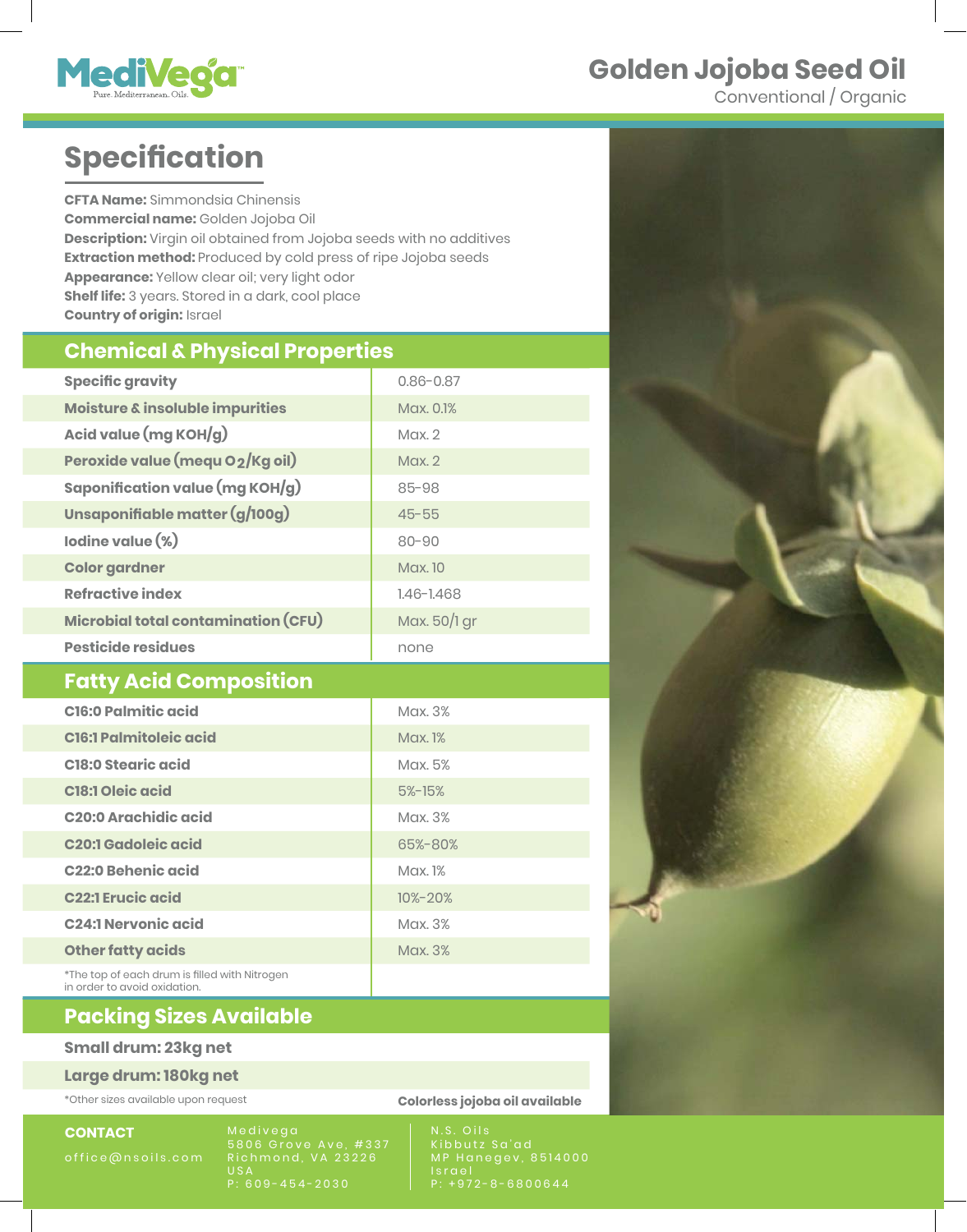## **Golden Jojoba Seed Oil**

Conventional / Organic

# **MediVeo**

### **Benefits**

- Rich in minerals & vitamins.
- Moisturizes the skin, leaving it soft and glowing.
- Leads anti-aging products due to it's similarity to the natural sebum of the skin.
- Protects the skin from environmental damage with anti-oxidant that fights free radicals.
- Jojoba has a very light odor, with long shelf life.
- Researches show that Jojoba oil is effective as a treatment for psoriasis, inflammations, eczema.
- Used as a main oil in aromatherapy.

![](_page_5_Picture_11.jpeg)

## **Jojoba Scrub**

## **Specification**

**CFTA Name:** Simmondsia Chinensis Scrub **Commercial name:** Jojoba Scrub **Country of origin: Israel Description:** Granulated powder of Jojoba seeds, with no additives Appearance: Light brown clear granulated powder; minor characteristic odor Available Sizes: 210-500 Micron / 500-840 Micron (Different sizes - check with us) **Untapped Density:** 500-700 g/l **Sieve Test:** Passes through 35 and 70 Mesh (210-500 micron) Passes through 20 and 35 Mesh (500-840 micron)

**Moisture: 2-15% Fat Content: Max. 9 g/100g Shelf Life:** 2 Years. Stored in a dark, cool place

![](_page_5_Picture_16.jpeg)

**CONTACT**  office@nsoils.com 5806 Grove Ave, #337 Richmond, VA 23226 U S A P: 609-454-2030

N.S. Oils Kibbutz Sa'ad MP Hanegev, 8514000 Israe P: +972-8-6800644

![](_page_5_Picture_20.jpeg)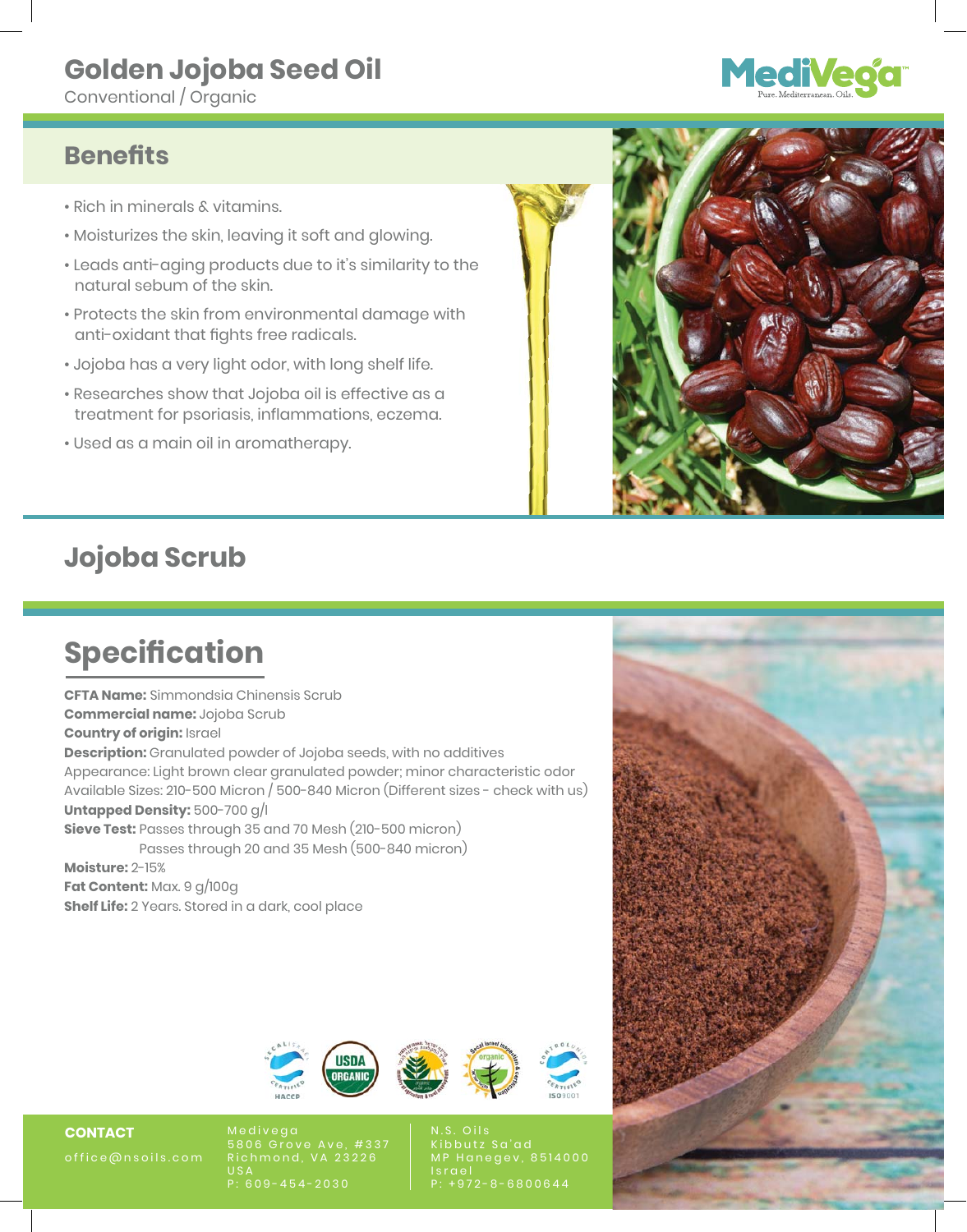# Meditega City

## **Colorless Jojoba Seed Oil**

Conventional / Organic

## **Specification**

**CFTA Name:** Simmondsia Chinesis Seeds Oil **Commercial name:** Colorless Jojoba Oil **Description:** Virgin oil obtained from Jojoba seeds with no additives **Extraction method:** Produced by cold press of ripe Jojoba seeds **Appearance:** clear oil; very light odor **Country of origin:** Israel

![](_page_6_Picture_5.jpeg)

### **Chemical & Physical Properties**

| <b>Specific gravity</b>                | $0.86 - 0.87$  |
|----------------------------------------|----------------|
| Moisture & insoluble impurities        | Max. 0.1%      |
| Acid value (mg KOH/g)                  | $M$ ax. $2$    |
| <b>Free Fatty Acids (% Oleic acid)</b> | $M$ ax. 1      |
| Peroxide value (mequ O2/Kg oil)        | Max.2          |
| Saponification value (mg KOH/g)        | 85-98          |
| Unsaponifiable matter                  | $45 - 55$      |
| <b>Iodine value</b><br>80-90%          |                |
| <b>Color gardner</b>                   | $\langle$      |
| <b>Refractive index</b>                | $1.46 - 1.468$ |
| Microbial total contamination (CFU)    | Max. 50/1 gr   |
| <b>Pesticide residues</b>              | none           |
| <b>C20:1 gadoleic acid</b>             | Min. 65%       |

### **Packing Sizes Available**

#### **Small drum: 23kg net**

**Large drum: 180kg net**

\*Other sizes available upon request

**CONTACT** 

Medivega 5806 Grove Ave, #337 Richmond, VA 23226  $US/$ P: 609-454-2030

N.S. Oils Kibbutz Sa'ad MP Hanegev, 8514000 I s r a e l P: +972-8-6800644